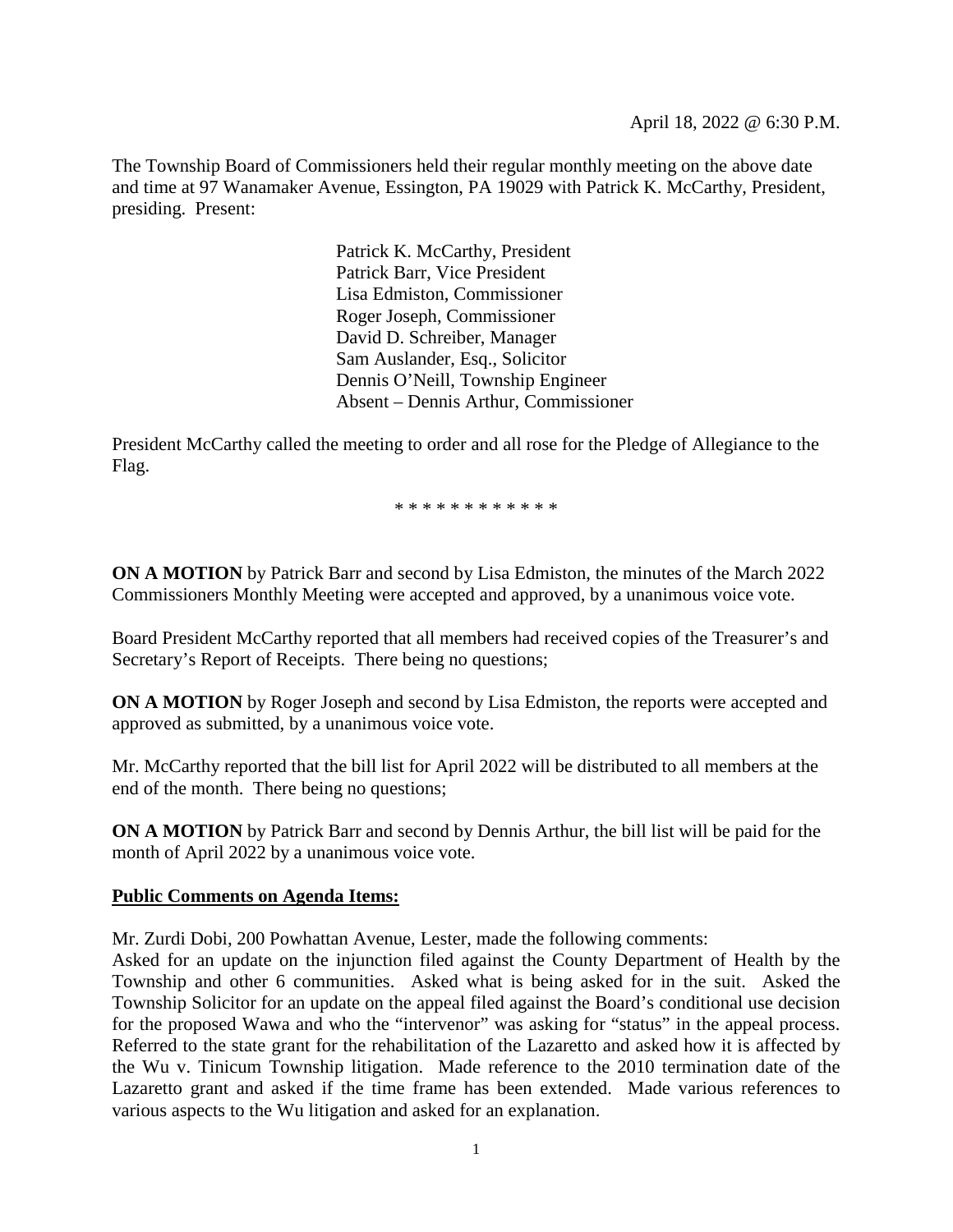The Township Solicitor advised Mr. Dobi that these are matters involved in various lawsuits and stated that the Township would not discuss aspects of lawsuits in this forum.

Mr. Dobi asked when the issues affecting the fiber optics controlling traffic signals was discovered and of plans to repair them.

## **COMMITTEE REPORTS**: **ADMINISTRATION, LAW, ORDINANCE, PUBLIC SAFETY AND FINANCE – Patrick K. McCarthy Chairman**

### **Adoption of Ordinance 2022-915, Gross Weight of Trucks**

**ON A MOTION** by Patrick Barr and second by Roger Joseph, the Board voted unanimously via roll call vote to adopt Ordinance 2022-915 supplementing Chapter 360 (Vehicles and Traffic) of the Tinicum Township Code. Ordinance 2022-915 will amend Article 9 and associated subchapters of Chapter 360 by adjusting the weight restrictions of standing or parked trucks or commercial vehicles, commonly referred to as "pick-up" trucks, to no greater than 10,500 pounds.

### **2022 Street Repaving**

Prior to voting on this issue, Mr. O'Neill stated that the base bid for 5 streets is approximated at \$225,000 and that there are 3 bid alternates. Bids are due and will be publicly disclosed at the May 10 Commissioner Workshop Meeting. Proposed streets include, but may not be limited to:

LaGrange Ave between Powhattan Ave and the Railroad Third Avenue between Powhattan Ave and the Railroad Saude Avenue between Second Street and Third Street Warwick Avenue between Third Street and the Railroad Delaware Street approximately 750' East and North from Jansen Avenue Saude Avenue between Front Street and Second Street Third Avenue between Delaware Street and dead end north of Chippewa Street Bartram Avenue between Third Street and Fourth Street

**ON A MOTION** by Roger Joseph and second by Lisa Edmiston, the Board voted unanimously via roll call vote to instruct the Township Engineer to recommend specific streets or roads to include in the Township's 2022 street repaving project and to prepare specifications, bid packages, and advertisement for said project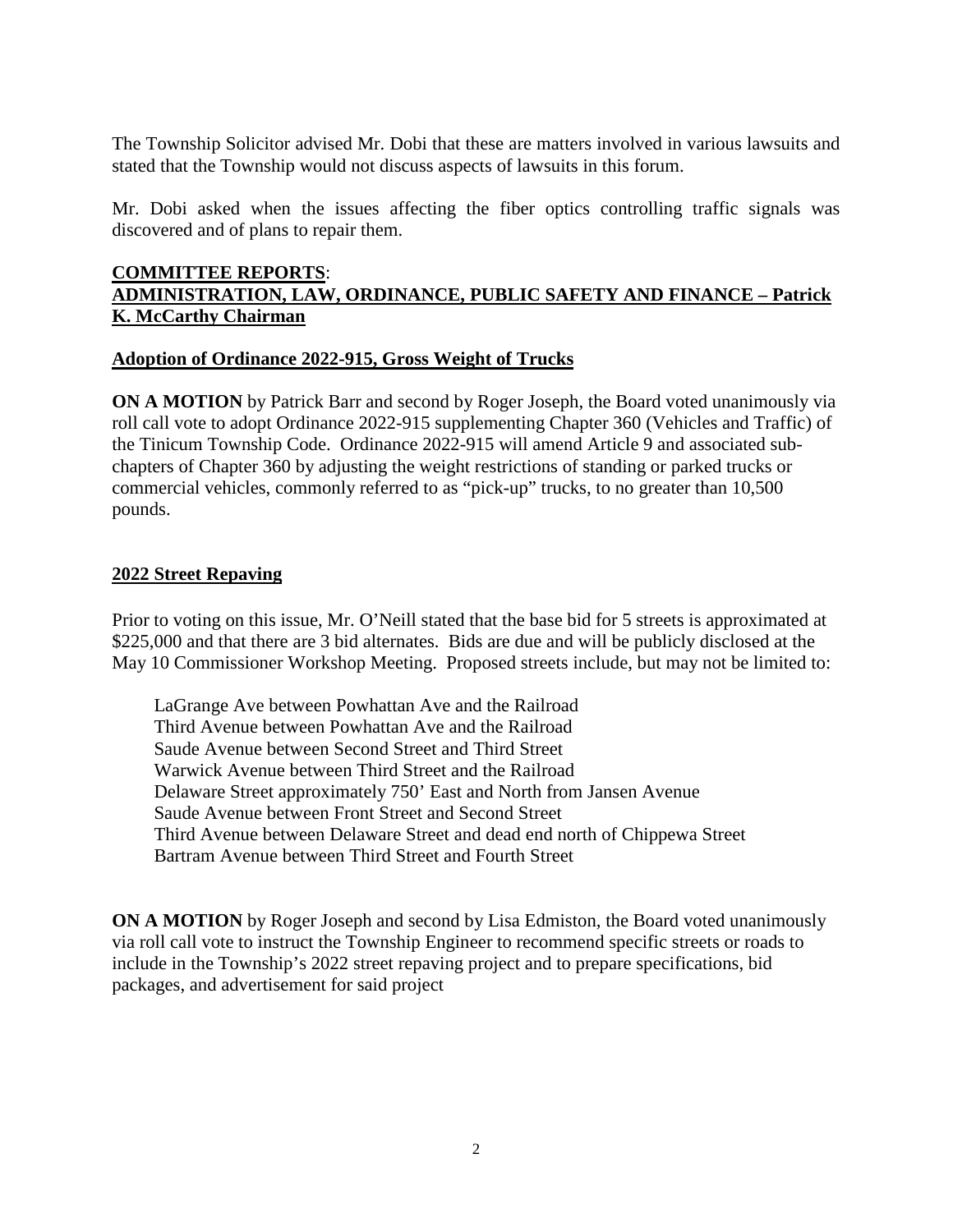### **Tax Assessment Appeal of 0 Second Street (Folio 45-00-01811-00)**

**ON A MOTION** by Roger Joseph and second by Lisa Edmiston, the Board voted unanimously via roll call vote to approve the settlement of the tax assessment appeal for 0 Second Street fixing Delaware County's assessment of \$3,628,500 for year 2021 and \$5,842,500 for 2022 Said Settlement Agreement has been reviewed and recommended for approval by the Interboro School District and accepted by the property owner.

### **COMMITTEE REPORTS**

#### **Code Enforcement Report – Roger Joseph, Chairman**

**March 2022 - The Code Enforcement Officer Issued: 49** Certificates of Occupancies for a total of **\$ 7,150 20** Building Permits for a total of **\$ 17,645**

#### **Police, Fire, and Buildings: Patrick K. McCarthy, Chairman**

#### **Police Report March 2022**

Township Fines: **\$ 4,896** Of that amount, a total of **\$ 276** were Parking Tickets.

The department handled **543** incidents and made **20** criminal arrests

**20** of those criminal arrests were adults

**00** of those criminal arrests were juveniles. Out of those juveniles

**00** of the juveniles were handled within the Department and Released.

**00** animals were taken into custody

| <b>Fire Company Report - March 2022</b> |    |                   |
|-----------------------------------------|----|-------------------|
| Number of Calls:                        | 34 |                   |
| <b>Building Fires</b>                   | 11 | (2 Working Fires) |
| Vehicle Fire                            | 03 |                   |
| <b>Assist EMS</b>                       | 01 |                   |
| $MVA$ w/ Injury                         | 04 |                   |
| MVA w/o Injury                          | 03 |                   |
| MVA w/Entrapment                        | 02 |                   |
| Gas Leak                                | 01 |                   |
| Fuel Spill                              | 01 |                   |
| Auto Fire Alarms                        | 07 |                   |
| Avg No. of Responding Pesonnel          | 06 |                   |
| Time in Service                         |    | 31 Hrs.           |
|                                         |    |                   |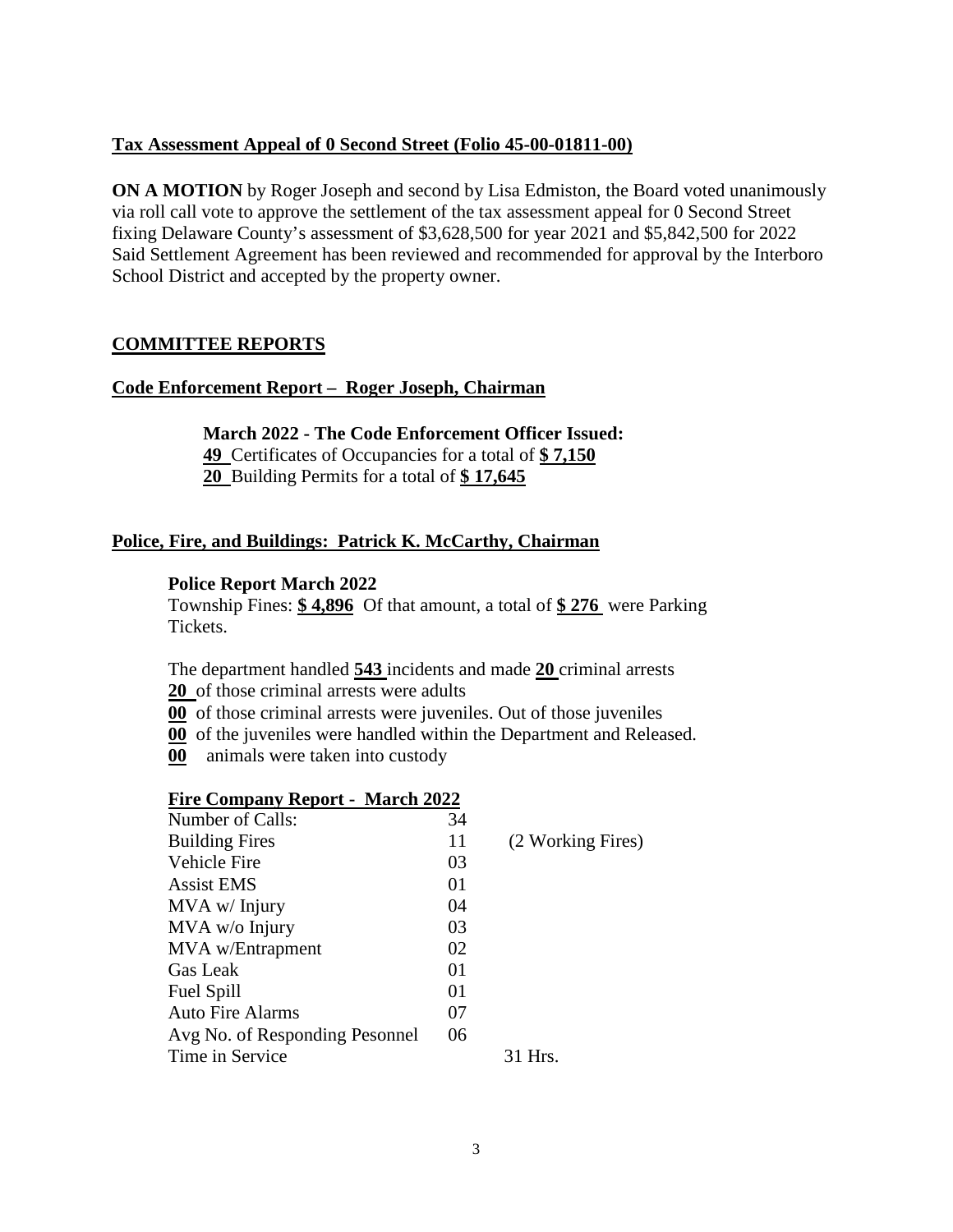With regard to Crozer Keystone's recent announcement regarding their Para-Medic service, Mr. McCarthy stated that multiple communities will be meeting to discuss local EMS service.

Mr. McCarthy also thanked Commissioner Edmiston, her spouse, and all of the volunteers for running the Fire Company's fund-raising flower sale.

## **Fire Marshal Report March 2022**

### **Fire Inspections and Acceptance Tests:**

1. Re-inspection of Travel Lodge, as previous inspections and resulting corrections did not meet building and fire code requirements. While on site, we did observe a health hazard involving animals in a guest room. This situation was turned over to the Township Health Officer

## **Fire Scene Investigation:**

1. Investigated a residential fire scene in which minor damage was caused in a clothing closet by a high temperature light bulb fixture.

### **Training:**

- 1. Fire Alarm Design for R-1 and R-2 Occupancies by the American Fire Alarm Association. R-1 Occupancies involve our hotels and motels and we are reviewing a change in guest room automatic fire alarm responses.
- 2. Airport Hanger Fire Protection Systems by the National Fire Protection Association.
- 3. Funding Hazard Mitigation Actions by FEMA.
- 4. Fire Door and Opening Protectives as required by the International Building and Fire Code

Meet with Hotel and Motel managers to discuss issues regarding occupancy limits and other concerns resulting from long term guest-stays.

## **Ray Lonabaugh, Fire Marshal**

#### **Public Works, Highways, and Railroads: Lisa Edmiston, Chairperson**

#### **Trash removal for the month of March 2022:**

| Regular Trash | 176 Tons      |
|---------------|---------------|
| Bulk Trash    | 8.25 Tons     |
| Yards         | 7 Cubic yards |

- Repainted Tinicum Township signs at Lazaretto Building
- Made repairs to docks at Township marina
- Used 2 tons of cold-patch on Tinicum Island Road
- Pruned, mulched/weeded Township flower beds
- Cleaned out railroad ditch
- Installed new cable and poles at entrance to Township marina to limit access
- Installed new metal roofs and painted little league dugouts
- Putting down new playground mulch

#### **George Hinkle, Superintendent**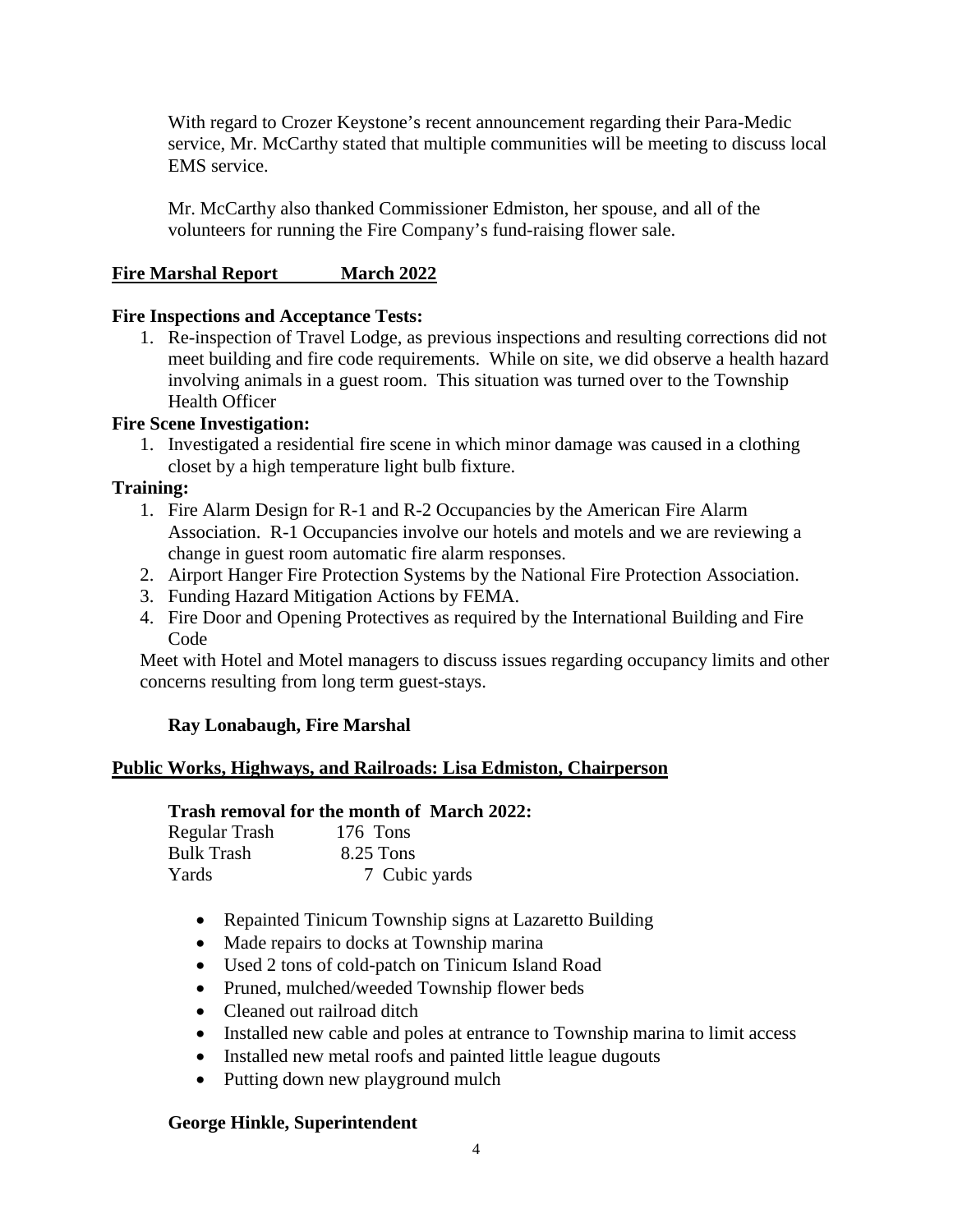### **Sanitation: Dennis R. Arthur, Chairman**

#### **Tinicum Township Wastewater Treatment – March 2022**

| Total flow                | 32,741,000 gallons                      |  |
|---------------------------|-----------------------------------------|--|
| <b>Average Daily Flow</b> | $1,050,000$ gallons                     |  |
| Total sludge              | $239,414$ gallons                       |  |
| <b>Methane Gas</b>        | 100,568 cu ft                           |  |
| Sludge Hauled             | 39,000 gallons Of which 2 % were solids |  |
|                           |                                         |  |

Equipment Repairs

• Effluent Sonars repaired

Respectfully Submitted, **Robert J Bernauer**

Mr. Arthur also stated that of the 160 or so "Home-Town Hero" banners ordered for the Interboro communities, approximately 80 were for Tinicum veterans. A phase 2 is planned for later this year and then perhaps an annual campaign afterwards. EMS, Fire and Police may be added in phase 2 if proper criteria can be agreed upon.

### **Health & Recreation: Pat Barr***,* **Chairman**

Mr. Barr reported that T-Ball, baseball, and softball are getting under way and thanked the individuals running the respective programs.

The annual rabies clinic that was interrupted in 2020 and 2021 was resumed on April 9, 2022. Approximately 40 animals were inoculated, about one half of what had been done in the past. Mr. Barr is hopeful the event will rebound in the coming years. Mr. Barr thanked Ms. Bucci, Ms. Shannon, Ms. Quigley and Ms. McCarthy for their assistance and thanked the Glenolden Animal Hospital for their contributions.

Mr. Barr also thanked Health Officer Cindy Joseph and Code Enforcer Joe Little for their work and diligence in inspecting the local hotels and motels to ensure code compliance.

## **Solicitor's Report: Sam S. Auslander, Esq.**

Mr. Auslander reported that the communities that had filed the injunction against the Delaware County Health Department were still awaiting a decision from the Feb hearing in Judge Angelos' courtroom. The County received their Health Department approval from the Commonwealth in March and has since notified county municipalities of their intention to begin health inspections. The Petitioners have also filed a request for a Declaratory Judgement with the court to allow Townships to opt out of the County inspections. Several establishments have received notices from the County of their impending inspections and the Petitioners have filed an action asking the court to halt them until a decision is reached.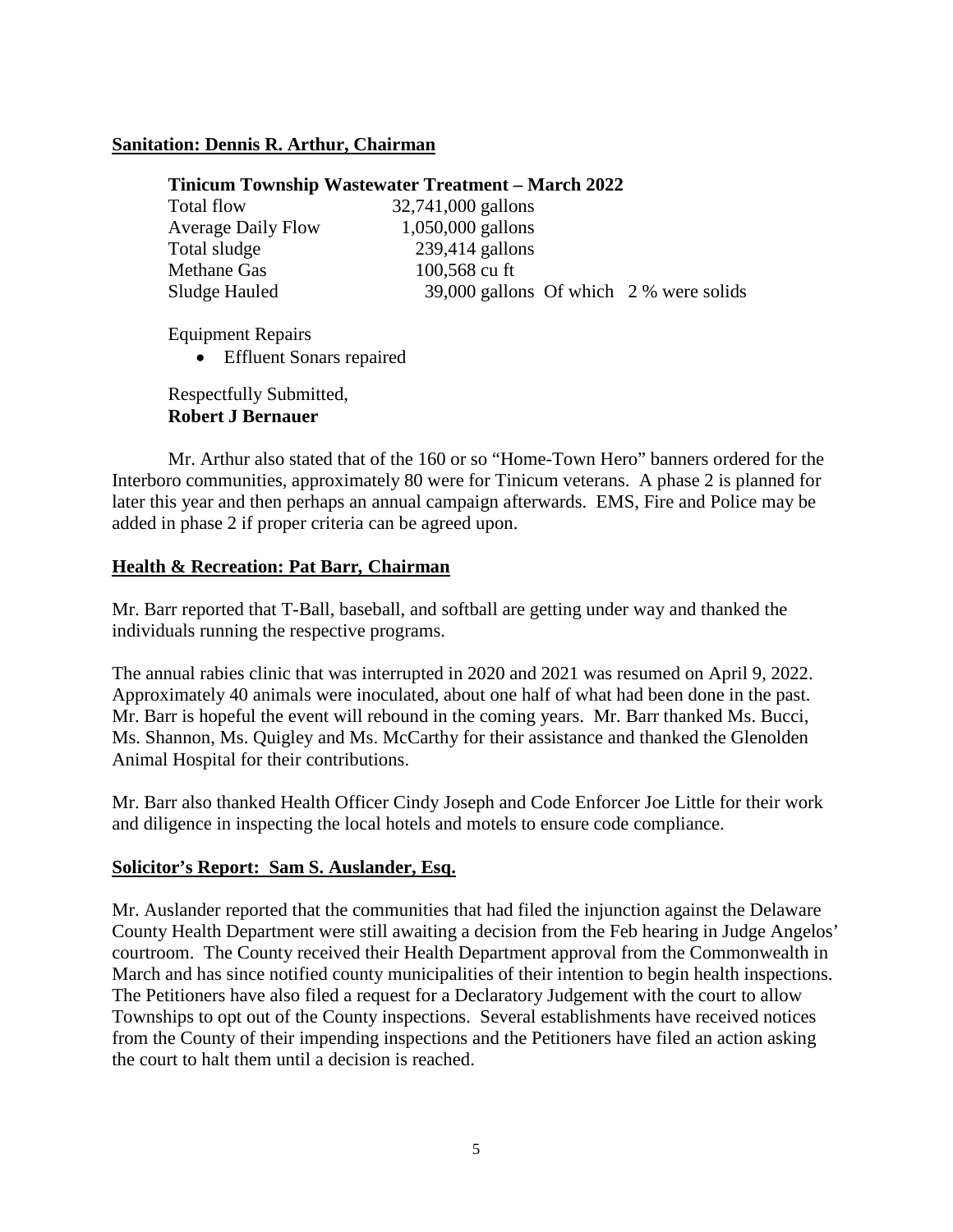Mr. Auslander stated that the findings and conclusions of law have been filed with the court for the appealed Wawa decision and advised Mr. Dobi to review the court documents. The new intervenor is Mr. Ciconni.

Wu litigation discovery is ongoing until the end of July with depositions possible in May or June.

# **Engineer's Report – Dennis O'Neill P.E.,**

Mr. Dennis O'Neill reported that Delaware County is updating their model Storm Water Ordinance to comply with the most recent DEP requirements and stated that the Township will possibly need to do the same. One of the concerns for the Township is the water quality requirements in that with the Township's very high water table, there is often an inability to infiltrate.

Inflow and infiltration metering has resumed and Mr.O'Neill will have further information in May. Mr. O'Neill stated that the issue with the fiber optic cable was noted in January and that a plan for repairs has been discussed with PennDOT, and other entities as part of other larger project.

## **Manager's Report – David Schreiber**

The Township Manager reported the following: the Township will be meeting with PennDOT towards the end of April to review the status of PennDOT's plans to replace the Rt. 420 bridge over Darby Creek. The Township has provided signage to all motel/hotel operators notifying guests of the Township's prohibition against stays in excess of 30 days. The County is hosting an electronic device collection event at Rose Tree Park in May. Information can be found on the Townships website. The County has informed the Township that the County's igloo recycling program may be replaced by a dumpster program.

## **Secretary's Correspondence**

On a motion by Roger Joseph and second by Patrick Barr, the Board voted unanimously via voice-vote to approve the request of Peter Romano and Paul Gibson to hold a 50 year reunion of the Interboro High School class of 1972 by closing E. Third Street between Wanamaker Avenue and Printz Avenue on Friday, May 13, 2022.

## **Other Business**

There was no Other Business this month.